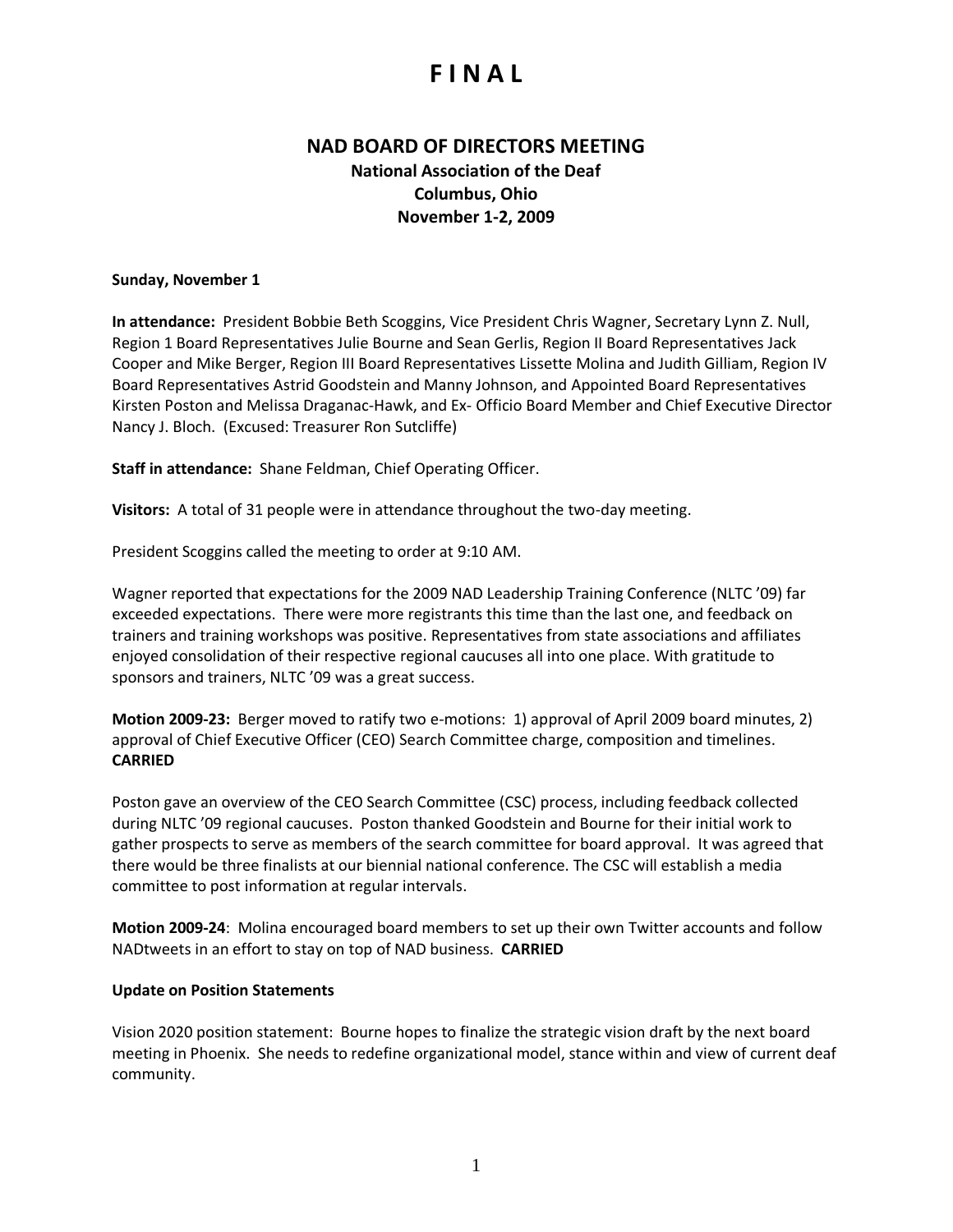# **F I N A L**

**Motion 2009-25**: Goodstein moved to accept the conceptual draft of the Vision 2020 document as a starting point. **CARRIED**

Schools for the deaf position statement: The board reviewed the draft document submitted by the Public Policy Committee's Education Subcommittee, chaired by Harold Mowl.

**Motion 2009-26**: Goodstein moved to accept the schools for the deaf position statement in concept, with revisions. **CARRIED**

The board recessed at 12:30 PM

President Scoggins called the board meeting to order at 1:50 PM.

Goodstein shared an update on fundraising by giving a brief history on efforts, ideas and successes. She also invited Lindsay Darnall Jr. to share a concept of how the NAD could do a national gala; he encouraged the board to explore national recognition of artists and performers, in a significant way.

**Motion 2009-27:** Molina moved that a subcommittee be formed under the Development Committee to take up a feasibility study for an annual NAD extravaganza to recognize accomplishments in different fields in our community. **CARRIED**

Gilliam gave a brief presentation on CDI Task Force activities.

**Motion 2009-28**: Gilliam moved to enter into closed session to discuss RID certification council and ethical practice standards.

The closed session began at 3:45 PM and ended at 4:20 PM.

Discussion on DeafNation Expo presentations ensued. Gerlis shared concerns regarding NAD presentations during Expos. It was agreed that the Membership Committee would help in terms of recruiting members and capturing the attention of prospective participants.

President Scoggins then called the board into closed session, which began at 4:43 PM and ended at 6:23 PM, to discuss three issues: board roles and responsibilities, identification of political issues, and the CEO search process.

The board meeting recessed at 6:25 PM for the day.

#### **Monday, November 2**

President Scoggins called the board meeting to order at 7:40 AM.

The board then went into closed session at 7:51 AM which ended at 10:17 AM; CEO search and personnel matters were discussed.